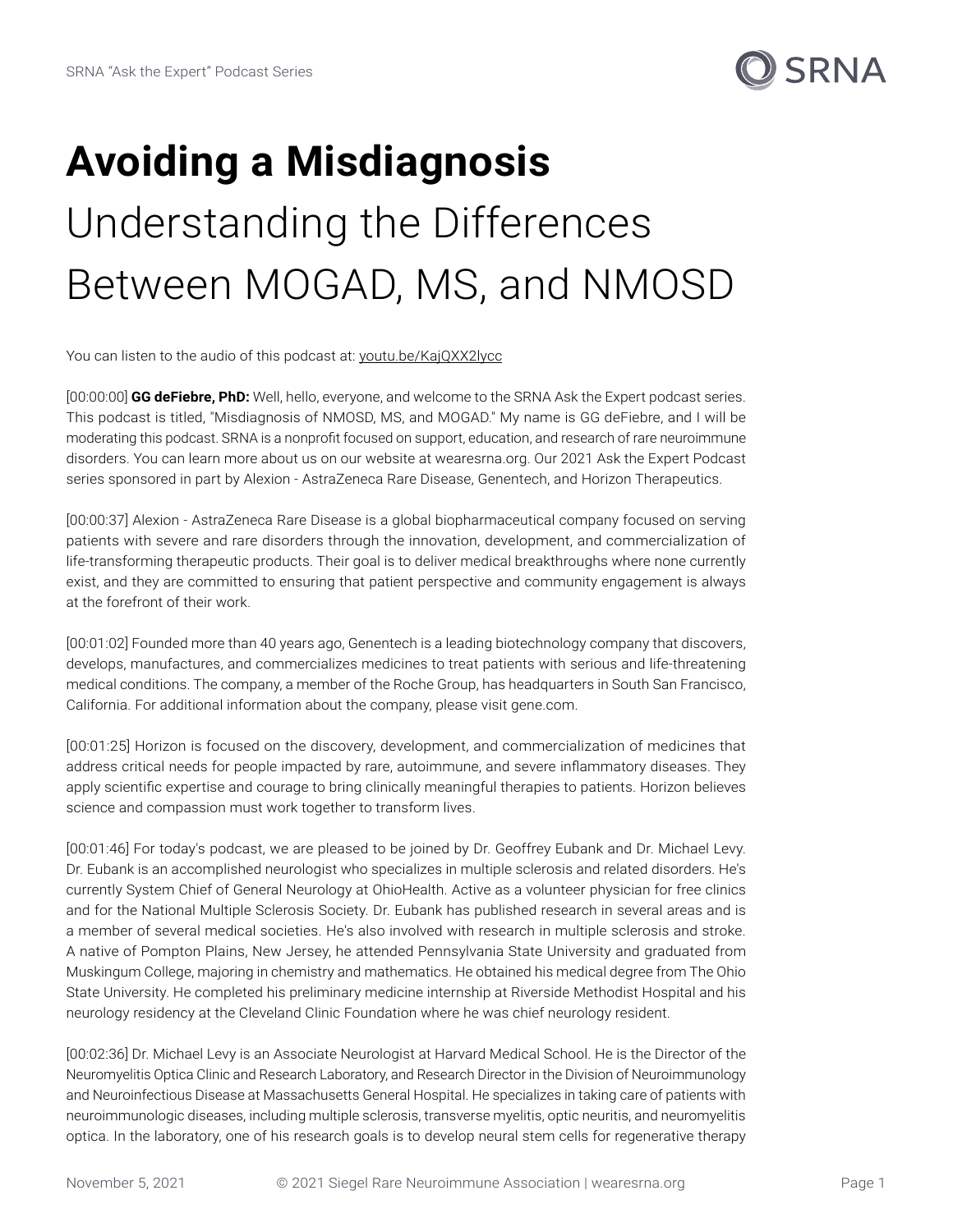

in these diseases. He uses rat and mouse models to test survival, differentiation, and functional capacity of human neural stem cells to improve neurologic function in post-inflammatory conditions. The goal of his laboratory and clinical effort is to translate the basic science stem cell work to a human trial in transverse myelitis and other neuroimmunologic diseases. Welcome and thank you both so much for joining us today.

[00:03:27] **Dr. Geoffrey Eubank:** Thank you for having us.

[00:03:30] **Dr. Michael Levy:** Thanks, GG.

[00:03:31] **GG deFiebre, PhD:** Thank you. So, to start, I mean, this topic, you know, I think is really important because, when people are first diagnosed there's often a lot of questions about, you know, whether their diagnosis is correct and kind of what these, you know, sometimes seemingly similar disorders, you know, if, if, if they've gotten the correct diagnosis. So, to start, Dr. Levy, do you mind just briefly explaining what each of these disorders are? So, MOG antibody disease, neuromyelitis optica spectrum disorder, and multiple sclerosis. So, just kind of a broad overview, and then we'll go into more of the details about the presentation and kind of diagnostic processes.

[00:04:10] **Dr. Michael Levy:** Sure. I think it's easier to think about them in their historical context. Multiple sclerosis has been known since the 1800s as the most common demyelinating disease. It's a recurring disease whereby the immune system periodically attacks the nervous system, either the optic nerve, the brain, or the spinal cord, causing small disruptions in the capacity of those nerves to transmit their signals. And this, these lesions accrue over time. And most patients, if they don't take any treatment over the course of the next 5, 10, 20 years, will eventually develop a progressive phase of disease that leads to increased disability and usually wheelchair requirement. That's multiple sclerosis.

[00:05:03] Then, we recognized, more recently, that some of these cases are more severe, have a distinct type of disease, they have different looking MRIs, and they have very different responses to treatment. And one of those is neuromyelitis optica, and an antibody to identify that one has been available since 2005. And then, in 2017, then we now have a antibody for MOG antibody disease. And MOG and NMO, neuromyelitis optica, are much, much, rarer than MS. MS is 100 times more common than them, than the others. But NMO and MOG have a distinct blood test that helps differentiate them. And MOG patients, which used to be under the NMO umbrella, are now emerging as their own.

[00:05:56] And so, each of these three conditions, what they have in common, is they're all immune-mediated. The immune system is attacking the nervous system. And what they are, how they are different is exactly what part of the nervous system the immune system is attacking. MOG is called MOG antibody disease because they have antibodies that attack the myelin oligodendrocyte glycoprotein. That's what MOG stands for. Whereas in neuromyelitis optica, the antibody is to aquaporin-4, because the immune system is attacking that protein which is expressed by astrocytes, not in myelin at all. And with multiple sclerosis, we don't know what the target of the immune response is. And so, as we continue to dissect down the, the, different multiple sclerosis patient populations, we might find future antibodies as well.

[00:06:46] **GG deFiebre, PhD:** Great. Thank you so much for that overview. And so then, in terms of presentation or what the kind of potential symptoms are that someone might have before being diagnosed with one of these conditions, what are the similarities between the disorders and what are the differences? Dr. Eubank?

[00:07:03] **Dr. Geoffrey Eubank:** Sure. One of the more common ways that someone presents with any of these disorders is something called optic neuritis, or inflammation of the optic nerve. And that's where, that's what gets us started here. Now, in the setting of MS, we're, we're used to seeing that. And in that scenario,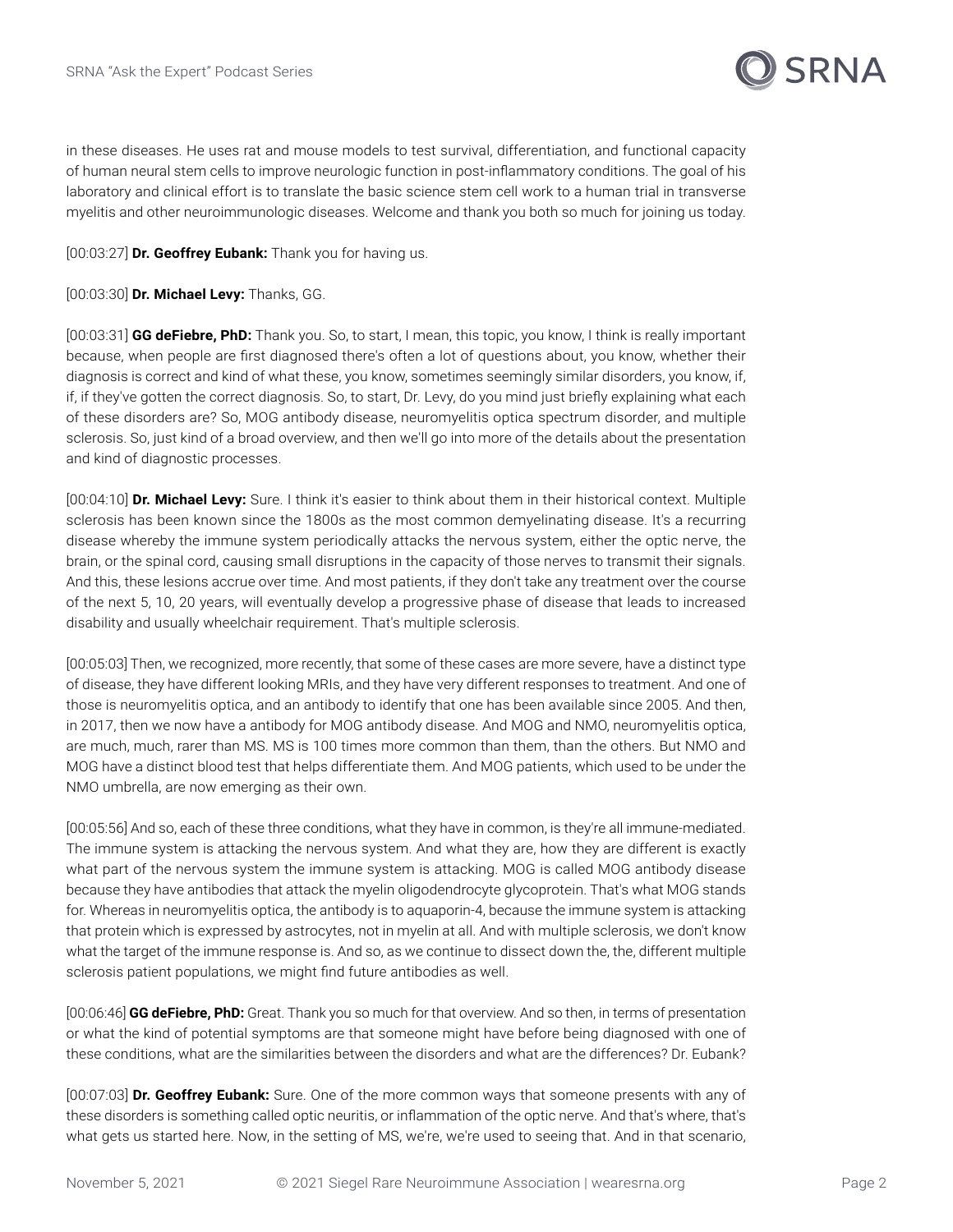

they usually have a pretty decent recovery. And as compared to neuromyelitis optica, they also have optic neuritis, but quite frequently they have significant damage, and they can go blind after a single attack. So, it can be a much more severe attack. And lastly, we have MOG antibody disease, and they can also have optic neuritis, but they tend to respond pretty well to steroids. They also can have bilateral optic neuritis at the same time. And so, on the one hand, it's like they can all have optic neuritis, but there's a little bit of difference there.

[00:08:03] Additionally, a lot of, all three of these diseases can have what we call transverse myelitis, or inflammation of the spinal cord. Once again, with neuromyelitis optica, it tends to be more severe, and they cannot recover nearly as well as the other two can. So, it's, it, there's a, a, a definite difference there. But sometimes we have people with NMO that just have a milder attack. The parts of the nervous system that frequently are, are involved with all three of these are the optic nerve and the spinal cord. So, that's a fair about, about the similarities.

[00:08:42] The differences, I think I highlighted some of those, which is neuromyelitis optica tends to have incomplete recovery. The other thing is there's, oftentimes, presentations with multiple sclerosis in other parts of the central nervous system, brain stem, and other areas that tend not to be impacted by MOG and NMO. So, I think that's clinically how they differ, just from talking to a patient and dealing with them. I think you have some other questions later about the diagnostic processes and the treatments. But from the clinical presentation, that's, that's some of the highlights.

[00:09:18] **GG deFiebre, PhD:** Great. Thank you. And then, just to, to follow up on that, are there any differences in the way that potentially the optic neuritis might present? So, you know, one eye versus two being affected, or the way the inflammation in the spinal cord might look, so, like a long lesion versus a short lesion? Are there any sort of differences there, Dr. Eubank?

[00:09:38] **Dr. Geoffrey Eubank:** Yeah, I think, you, you highlighted one of those. If you get bilateral optic neuritis, that's something that we strongly would consider MOG antibody disease. So, that's one of the differences, if it happens in both eyes at the same time. The severity tends to be more severe with neuromyelitis optica. And then, when you look at the optic nerve itself, if you are able to see the inflammation, with MS it might be a small little area of inflammation, whereas with neuromyelitis optica and oftentimes with MOG, you'll see a longer segment of inflammation as well.

[00:10:14] And that same thought process kind of extends to the spinal cord as well. In MS, you might have a small area of the spinal cord, really just maybe a what we call, one segment, kind of, you know, the length of a vertebrae. Whereas, with neuromyelitis optica, especially, it can be several segments, three, four, sometimes the large portion of the spinal cord. And MOG itself also has these longer lesions within the spinal cord. And once again, in the spinal cord with neuromyelitis optica, the recovery oftentimes is incomplete, whereas the recoveries with MS and MOG tend to be at least a bit better, not always complete, but certainly can be better.

[00:10:56] **GG deFiebre, PhD:** Great, thank you. And then, so, we talked about the presentation, and so, the, in terms of the diagnostic process, how is, how is this done when someone is assessed for one of these disorders? Do they maybe come in with transverse myelitis and optic neuritis or just, you know, one or the other? What is the diagnostic process that's used to assess which one of these conditions they might have? Dr. Levy?

[00:11:21] **Dr. Michael Levy:** The initial process is basically doing what Dr. Eubank did, which was to help, to look for features that help distinguish among these conditions, and then to test for them specifically. So, first you come up with your list of all the things it could be based on the appearance on the MRI, based on the description from the patient, based on the examination that you get in the clinic room. And then, you go,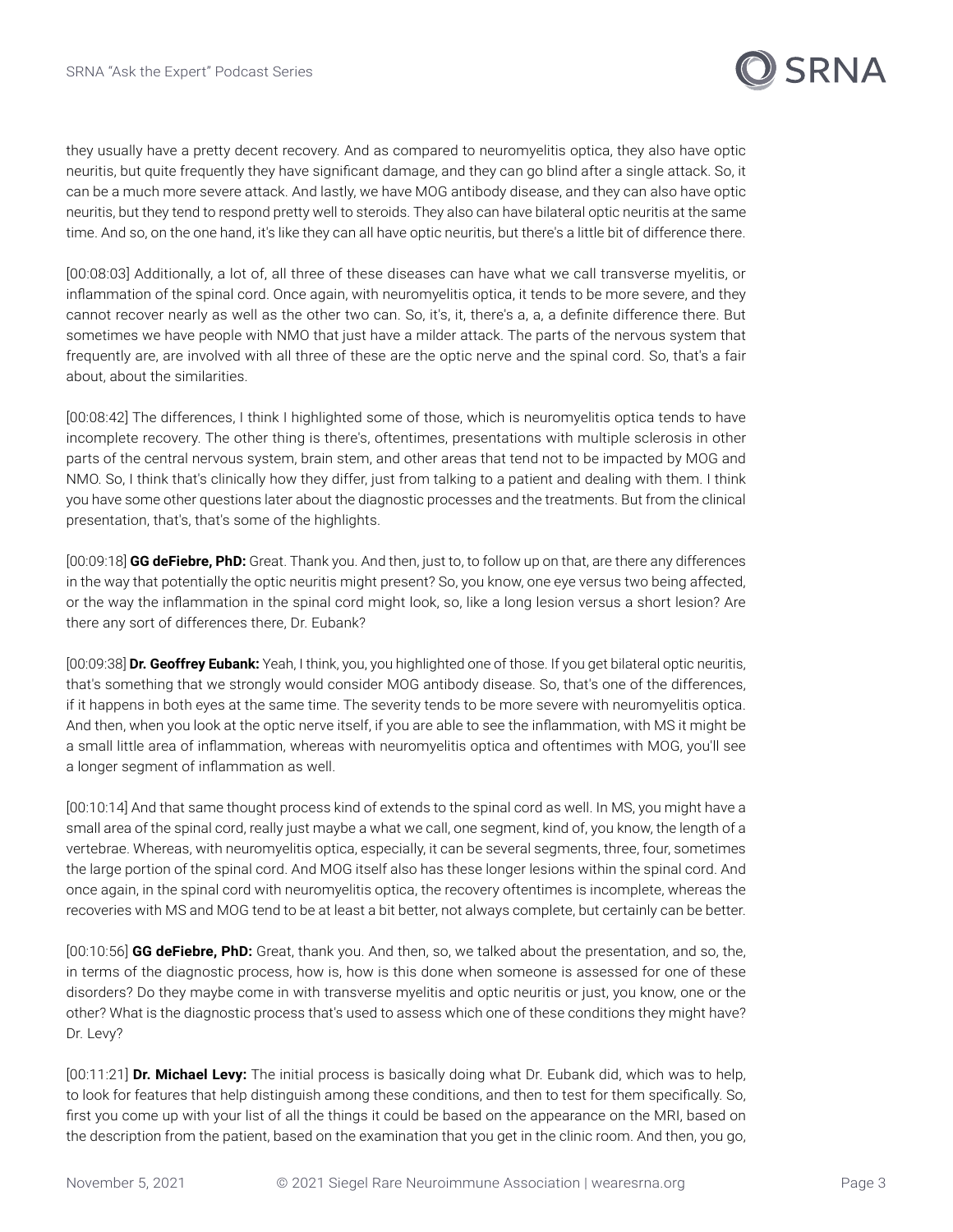

you start thinking through, "Well, if I think it's this disorder, then what tests would help confirm that?" Could be another MRI, it could be optical coherence tomography, photographs of the eye. It might be blood tests. Certainly, if you're suspicious for neuromyelitis optica spectrum disorder, there's nothing better than the aquaporin-4 antibody. The one that is resulted at the Mayo Clinic, which is a cell-based assay, is extremely specific. And that means that if you test positive it's very, very, very likely to be neuromyelitis optica spectrum disorder, especially if your doctor thought that that's what it could be, and then sent for the test.

[00:12:32] And the MOG antibody test is also, it's under, it, it's being researched right now. It may have a very similar specificity compared to aquaporin-4. We do think very highly of it. There are issues with the titer, the level of antibody. We'll get to those issues later in this podcast. But there's no blood test for MS. There is a spinal fluid test that we use for helping make the diagnosis of MS, but it's not specific, meaning that MOG and NMO patients may also test positive, as may people with other conditions. So, it's really putting together all the different clues that are based on your initial hypothesis that comes from just thinking through the clinical case scenario.

[00:13:18] **GG deFiebre, PhD:** Okay, great. So, you mentioned the, the blood tests, and then, you know, the, the spinal tap or lumbar puncture results. Do you also, in terms of looking at an MRI, do you look for differences there as well, Dr. Levy?

[00:13:30] **Dr. Michael Levy:** Yeah. As, as Dr. Eubank was saying, the lesions with MS tend to be small, whereas the lesions with NMO tend to be long. In MOG, it can be both. And another thing with MOG that I've noticed in particular is the remyelination and the recovery that's apparent with MOG. So, it, when I have patients who have even long lesions on their MRI, but then they get much better over the course of just a few months, that makes me think more MOG compared to NMO. MOG patients just tend to heal better. And sometimes, it's even resulted in some cases where the MRI is done so late after the, after the onset of a relapse, that it's already healed. And patients are coming in with symptoms that they insist are new, but the MRI doesn't show it. And that's kind of something that we've seen with MOG more recently.

[00:14:27] **GG deFiebre, PhD:** Great, thank you. And so, what are the common reasons people might be misdiagnosed with these conditions, when, you know, if they have one but they get misdiagnosed with MS, but they actually have NMOSD? What are, what are kind of the, the reasons why this might happen? Dr. Eubank?

[00:14:45] **Dr. Geoffrey Eubank:** There's a lot of reasons. I mean, one of the bigger reasons is experience. You, you, as... if, if you're seeing a neurologist, a neurologist comes out. If it's a general neurologist, there's a lot of things to keep track of. And most cases that, of optic neuritis and spinal cord disease, the first place you're going is MS. And for the longest time, we didn't have these excellent biomarkers or the laboratory studies that helped us with that. And while we have classic cases of NMO and MOG antibody disease, there's some cases that kind of fall in between. And so, first of all, you have to think about these other disorders. And then, you also have to know to, to run the, the right test.

[00:15:31] And there's a lot of people that say, "Hey, I think I know what this is." You stick with the diagnosis. There's something called this anchor bias. So, if you diagnose somebody with something early on and you say, "Geeze, the, the MRI scan of the brain doesn't show too much, but I think it's MS," and then, sometimes people forget that sometimes you can be incorrect in your diagnosis. I've made that mistake a few times over my career. And you have to look back, and I said was I sure about this and do I need to look back at it, either based on how the patient is progressing or how they respond to therapy.

[00:16:04] So, I think the first thing is, is, is not just going with the most obvious diagnosis but making yourself... if you're going to diagnose something like MS, at least pause and rethink to think about these other disorders.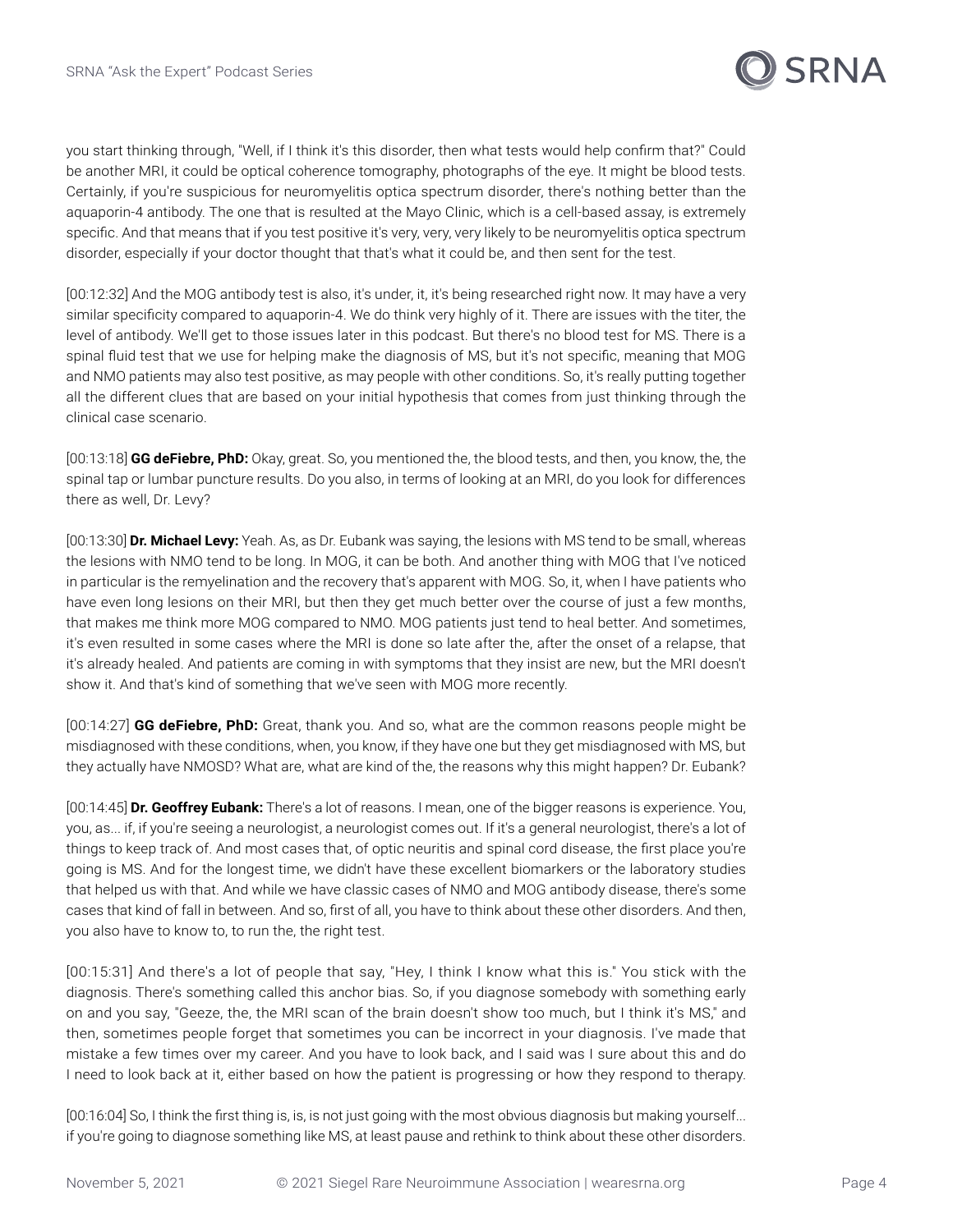

I don't think it means we're always supposed to order these laboratory studies on everybody we think has MS. I think there's a little bit of a risk in probably over-testing with that. But we at least want to think through it clinically and critically as we look over their history and their MRI.

[00:16:34] **GG deFiebre, PhD:** Great, thank you. And then, what are the consequences of receiving a wrong diagnosis? Dr. Levy?

[00:16:42] **Dr. Michael Levy:** That, it depends on which diagnosis was given and what was done about it. So, for example, if a diagnosis of MS is given to someone with neuromyelitis optica, and they use a medication that we know is useful in MS but not in neuromyelitis optica, it, it can actually make neuromyelitis optica worse, like the injectables, then you'd have a bad outcome. That would be consequential. But there are some treatments for MS that are also useful in NMO. For example, B cell depleting therapies. So, in cases where I'm unsure of what the diagnosis is, I will often look for a treatment that covers both just in case, rather than a treatment that would necessarily make one worse at the expense of, make one better at the expense of the other. That way, you're, you're double covered.

[00:17:44] Now, there, as I, I'll echo what Dr. Eubank was saying. Usually, patients are misdiagnosed with MS. It's just much, much, more common. Prevalence is almost one in a thousand now. Most people know somebody with MS. Whereas, with NMO and MOG, we're talking about one, or two, or three per 100,000 people. And so, it's just much rarer. It really takes a lot of thought to consider the diagnoses, and you have to know to test for it. And while many academic centers are prime to do it, because we're teaching residents and fellows how to do it, I would say that there is still many places that are not even considering NMO or MOG on their, on their differential.

[00:18:29] **GG deFiebre, PhD:** Thank you. And then, so you mentioned how the drug use for MS can make NMO worse. Is this also the case with MOG? And why does this happen? And is the alternate true as well for the drugs used for NMO or MOG? Can they make MS worse?

[00:18:46] **Dr. Michael Levy:** That is a good question. We think that the reason that some MS treatments make NMO and MOG worse is because if you use the medications... some medications for MS activate a part of the immune system, and the activation of that part of the immune system is intended to outmaneuver a different part of the immune system. So, it's like restoring a balance that was thought to be upset in the first place. But with NMO and MOG, the thought is you don't want to activate any part of the immune system, because that could activate the rogue element that then leads to an attack. All of the injectables used in MS, except for Copaxone, are probably harmful in NMO. And we don't know about MOG. There are small studies. In kids, for example, 10 out of 10 kids who had MOG who were using injectables for MS had bad outcomes. Whether they were worse than if they did nothing, we're not exactly sure. It takes a lot of, a lot of trial and error to learn these kinds of things, and we don't, we don't really want those errors.

[00:19:57] So, for the most part, what we're trying to do with NMO and MOG is suppress the immune system, whereas with MS, we're at the point where we're really trying to modulate the immune system. And that's why they're really different therapies with few overlaps. But for the most part, we want to know which diagnosis you have, so that we can institute the right treatment.

[00:20:21] **GG deFiebre, PhD:** Got it. Thank you. And then, under what circumstances might someone want to get a second opinion with one of these diagnoses? Dr. Eubank?

[00:20:31] **Dr. Geoffrey Eubank:** That, that's a tricky question. It, it probably depends what physician you're seeing. If you're at a well-known center that deals a lot with multiple sclerosis, I think there's going to be a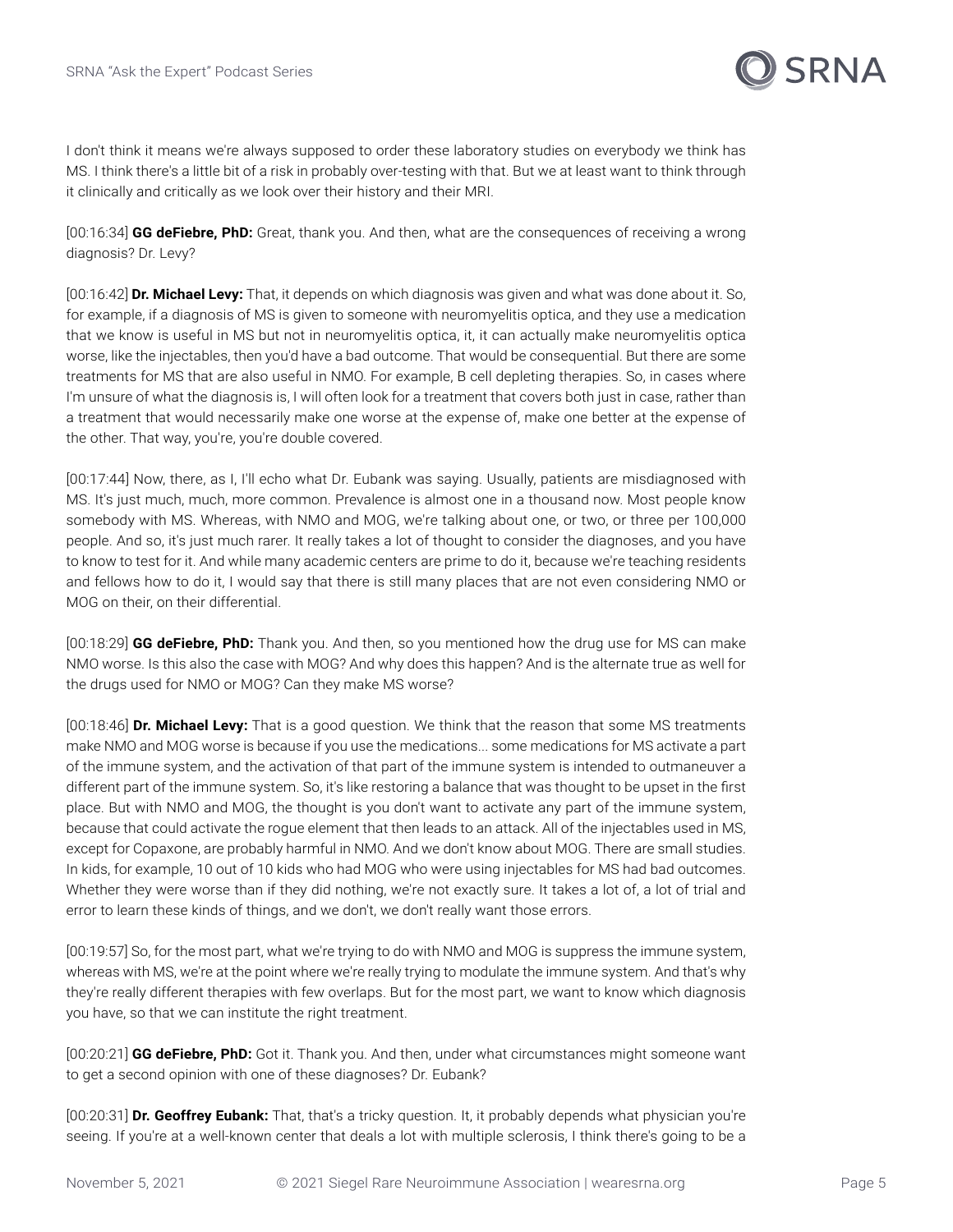

wide breadth of experience and understanding, which things are MS and what cousins might be available. But, you know, I think, you know, if, you know, the most likely circumstances we talked before was, somebody was diagnosed with MS, and is it really MS?

[00:21:02] And I suppose, if somebody's listening to this and has MS, you know, there's nothing wrong with saying, "Hey, I heard there's these other diseases that are like MS." And if you have a conversation with your physician and they walk through the reasons why it wouldn't be, or isn't, or maybe they say, "Geeze, I hadn't thought about that." But I think, if you get the confidence and you have a good conversation with your physician that you've kind of, that you have, they have thought about and excluded the others, I think that's good. I think if you're getting an answer that's, you know, less than satisfactory, then that would be at least one circumstance to do that.

[00:21:42] I also think that NMO and MOG are rare enough that sometimes if you're not at a place where that's seen a lot, you really want people that have both the expertise in diagnosis, and even more importantly, the expertise in knowing what the best treatment options are to choose.

[00:21:59] **GG deFiebre, PhD:** Great, thank you. And so, we often get questions from people who either were originally diagnosed with transverse myelitis or they thought it was, you know, idiopathic transverse myelitis and monophasic, had another attack, and were diagnosed with NMO or MOG, and so, you know, they often ask like, "Did my TM turn into MS, or MOG, or NMO?" So, similarly, can MOG or NMO develop into MS? Or how are these kind of related to one another in that way? Dr. Levy?

[00:22:32] **Dr. Michael Levy:** Transverse myelitis and optic neuritis can develop into relapsing conditions, but they can also be monophasic. And I think, GG, when you ask the next question about, "Why can it sometimes take so long to get the correct diagnosis?", it's really in those cases where we're not sure if this was just the first and only attack or if it's going to be a relapsing condition. That's what takes so long to present itself sometimes. If the antibodies are all negative, and if there's evidence of a relapsing disease, I will honestly tell my patients, I'll say, "Look, this might be a one-time attack, and it may never occur again, but I won't know that until three, four, five years from now. And then, I'll be able to look back and tell you, oh yeah, this was a one-time event."

[00:23:25] On the other hand, a lot of people with MS, for example, have optic neuritis. About 40% will start with optic neuritis and then develop MS symptoms, and, and, signs, and MRI findings later on. And so, we have to repeat MRIs on a regular basis to rule that out or rule it in. These things evolve over time. And there's no blood test for MS. It's a clinical diagnosis, so we have to just wait until these things happen. With NMO and MOG, we'd like to make the diagnosis as soon as we can, ideally with the confirmation of the antibody, so that we can prevent any additional damage from future attacks.

[00:24:09] **GG deFiebre, PhD:** Great, thank you. And so, you did talk a bit about, you know, why it can sometimes take so long to get to the correct diagnosis. But Dr. Eubank, do you have anything to add to, to that?

[00:24:18] **Dr. Geoffrey Eubank:** Yeah, I, just to maybe echo some things, you know, patients don't come with just a textbook version of what we're looking for. So, we can have something and be a bit uncertain. You know, each, each year, five years, 10 years, we get better and better, because we have better tools. We understand things better. We have experts that can teach us, you know, what, what oddities to look for on the MRI and these blood tests. You know, like, even the MOG antibody really wasn't available up until a few years ago. So, we used to call MOG sometimes something else. It was just chronic relapsing inflammatory optic neuropathy that we didn't know what else do with. And probably, you know, a lot of those, or most of those, were, were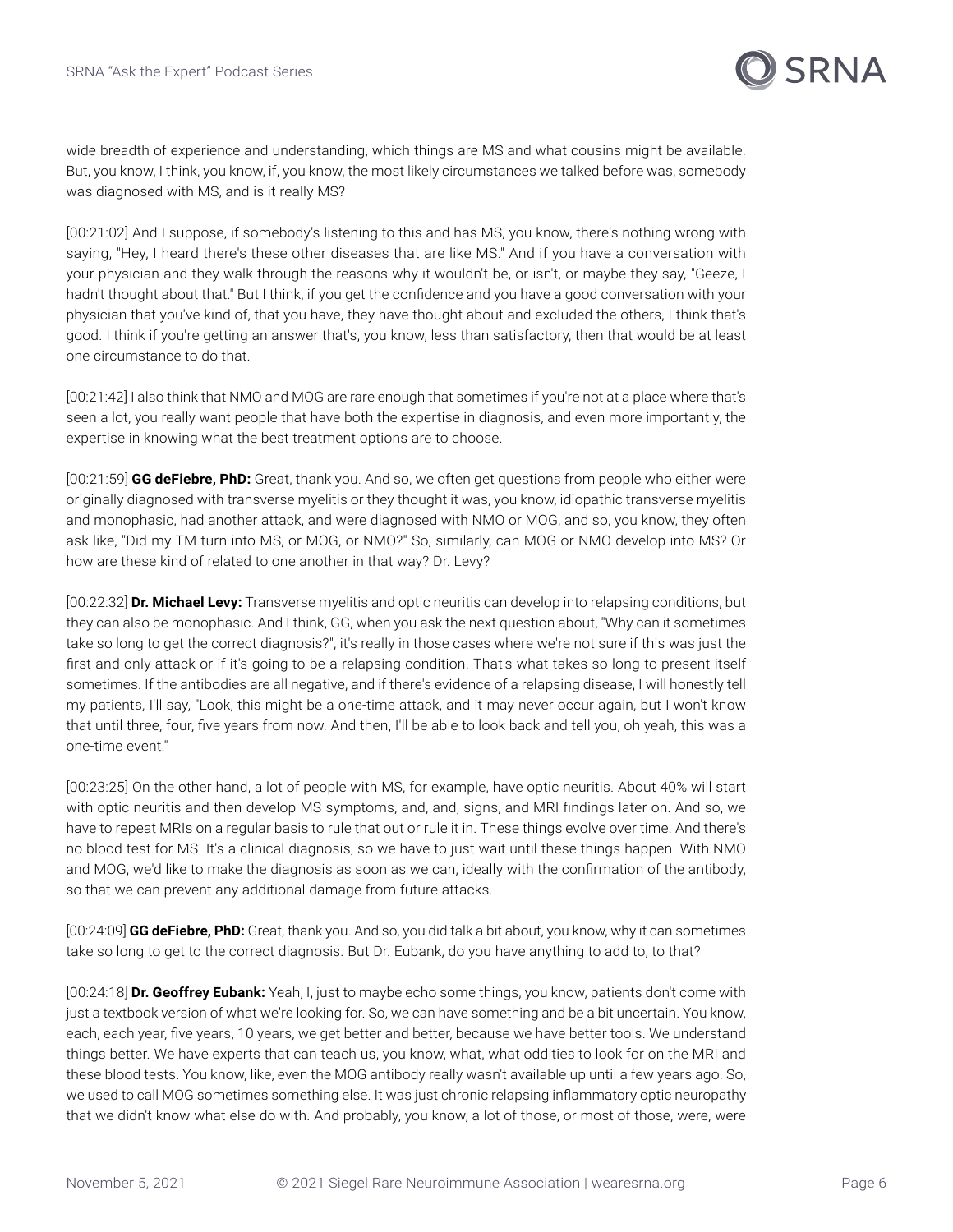

MOG. So, sometimes it's just we haven't developed the tools at the right time. And sometimes the patient just doesn't have enough things that happen to allow us to be certain about a diagnosis.

[00:25:11] And while we want to get a diagnosis as soon as we can, we don't want to get too far in front of it without being certain. If we get too far in front we're... Once we, once we get to a diagnosis, most of the time we're committing to lifelong therapy. And that's especially true with MS, when we don't have a definitive marker. With something like NMO, I think, we, it's a little bit easier. We, we can be more certain early on and make sure we get on therapy. If it might be MS, I need to make sure it is MS before I commit somebody.

[00:25:46] **GG deFiebre, PhD:** Got it. Thank you. And then, what can be done to not only test for MS but NMO and MOG at the same time?

[00:25:54] **Dr. Geoffrey Eubank:** So, you know, we're doing that with our history. Our, our, our same history and our same exam works the same for each patient. So, I guess the thing where there's the overlap is really, how do we testing for it? When, when we're looking at the MRI scan, both patients are going to have similar studies. They're both going to have an MRI scan of their brain and the vast majority of the time their entire spine, when we first diagnose people. So, really, it's, there's not a lot of different testing with a couple of exceptions that we, like we mentioned with the laboratory studies. But it's really just critically looking at the tests that we have available. So, with the MRIs, we're looking for the differences between NMO, MOG, and MS is certainly one thing. We've already alluded to the two antibodies that we have. That's probably the main thing.

[00:26:49] Another thing, I guess I would say, is the spinal fluid studies. It tends to be abnormal in a, in, with MS in a particular way, but it's not absolute. And you, you can have spinal fluid abnormalities that might suggest MS, but it doesn't mean that you've ruled in or ruled out the other two conditions or, or vice versa.

[00:27:11] **GG deFiebre, PhD:** Great, thank you. And so, what are, what are those abnormalities that can be seen in the, the spinal fluid?

[00:27:16] **Dr. Geoffrey Eubank:** We see something called oligoclonal bands, which is a fancy way of s-... and there's something called an IgG synthesis rate. And effectively, what those things are is an excess antibody production that seems to be mostly focused within the central nervous system or spinal fluid. And when you look at the serum, what's circulating in the bloodstream, you don't see that same level of inflammation. So, effectively, you're seeing inflammation that seems to be focused in on the central nervous system while relatively sparing what's going on in the rest of the body.

[00:27:52] **GG deFiebre, PhD:** Great, thank you. And then, Dr. Levy, are there different levels of severity for each of these diagnoses? I know Dr. Eubank talked a little bit about it, but are there different levels of severity in terms of the optic neuritis or the, you know, inflammation in the spinal cord that might occur, or how people present?

[00:28:10] **Dr. Michael Levy:** There are some differences, yes. So, the... Each attack in NMO and MOG can be severe. Sometimes, when I don't know which antibody patients will test positive for, I, I... You know, a patient can be blind in one or both eyes, and I won't know if that's going to be MOG or NMO yet. The, the initial severity can be about the same. But when a patient comes back into clinic three, four, five, six months later after treatment, MOG patients tend to heal better. So, the initial severity was worse, but the final severity is better for MOG. NMO patients don't tend to make as good of a recovery each time. And then, MS patients rarely have severe attacks. They do, but not as often as NMO and MOG. But with MS, although each attack is less severe, there is a progressive course to the disease that tends to cause more and more disability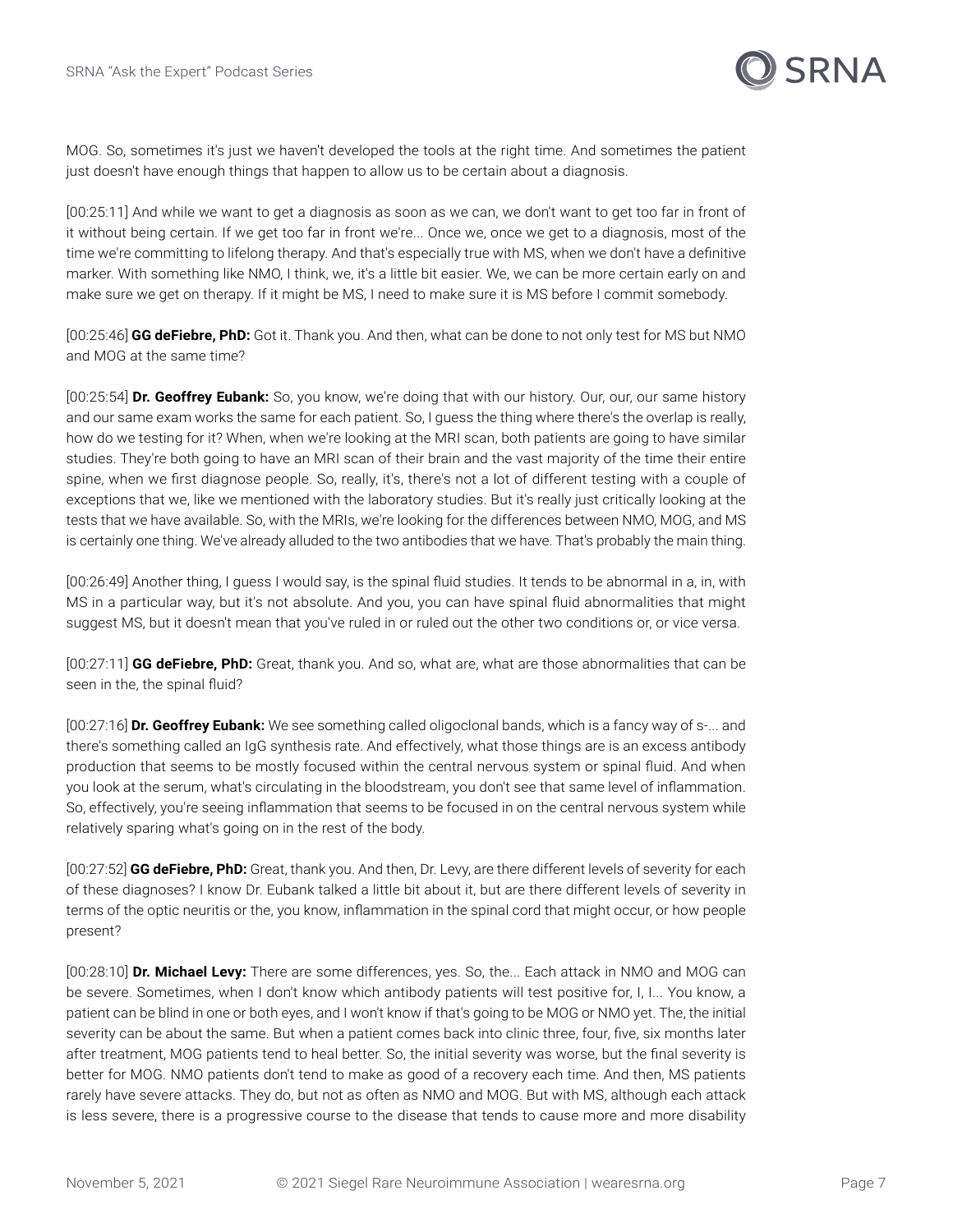

over time, even in the absence of, of inflammation. And so, in the end, the, the disability may be higher in MS compared to NMO or MOG.

[00:29:22] **GG deFiebre, PhD:** Okay, thank you. And we often get questions about, someone might test positive for the MOG antibody but then test negative later, and same with the aquaporin-4 antibody. So, if that happens with MOG, for example, does someone still have MOG antibody disease? And then, what about for aquaporin-4, do they still have neuromyelitis optica spectrum disorder even if they test negative at a later time? Dr. Eubank?

[00:29:52] **Dr. Geoffrey Eubank:** I think with the aquaporin-4 antibody, especially if it's a cell-based assay, we have quite a bit of confidence. And I can't remember too many times when somebody tested positive for that and then tested negative later for that cell-based assay for aquaporin-4. On the other hand, I have had patients test positive for MOG, especially the low titers. And I think that's the one we have to be careful with. We're not sure that everybody that tests a low positive actually has that disorder. I've seen patients that really seem like they fit much better with MS.

[00:30:30] The, one of the good news is, even if they do have MOG antibody disease, and they test positive and maybe they test negative later, those patients actually seem to have a more benign course. And sometimes that gives us the opportunity to watch them closely and maybe not put them on lifelong therapy. So, I think it is important. But I have seen MOG go positive to negative. It's usually in the low titers. And it makes me question whether MOG antibody disease is right or not. It depends on everything else that's going on.

[00:31:02] Now, if they showed up with bilateral optic neuritis and a longitudinal extensive legion within their spinal cord, I think they still have MOG antibody disease. But if they happen to show up just with optic neuritis and a low titer MOG, and then it went away and nothing ever showed up on another scan, I think we'd watch them to see what would happen.

[00:31:23] **GG deFiebre, PhD:** Got it. Thank you. And then, we did get a question, you know, related to these kinds of titers of, of the MOG antibody. This person had a one to 20 titer after having two distinct relapses. But, you know, they were told that, potentially, a low titer can be a false positive. So, they're wondering whether people with low titers are, you know, definitely positive for having MOG antibody disease or not, or if it's a, a false positive potentially. Dr. Levy?

[00:31:51] **Dr. Michael Levy:** So, the first thing to recognize here is that this person has a relapsing condition, and that takes them out of the monophasic condition. So, this is not just a one-time optic neuritis but a relapsing condition. And, and among relapsing conditions, we have multiple sclerosis by far the most common. And then, also MOG, NMO, CRION, as, as Dr. Eubank mentioned. So, there are other conditions, neurosarcoidosis.

[00:32:19] Now, you, you look for all of these conditions or you consider which ones you're going to test for, and a positive MOG antibody comes back. If it's one to 20, that is the lowest level that Mayo tests. Quest goes all the way down to one to 10. And these lower titers have been associated with false positive conditions, especially confusing them for MS. So, about half are thought to not be a true positive, half are. So, there's a 50/50 chance, right off the bat, that a person with low MOG titer, in the context of recurrent optic neuritis, is in fact MOG antibody disease. Then, the other half could be false positive, most often confused with MS.

[00:33:06] And more recently, we're starting to describe series of patients who appear to have both MS and MOG. That is an overlap that we've noticed more often with MOG and MS especially, where patients can have brain MRIs and even those oligoclonal bands Dr. Eubank mentioned, that's consistent with MS but also test positive for low titer MOG antibodies consistently. And so, we're recognizing that maybe these people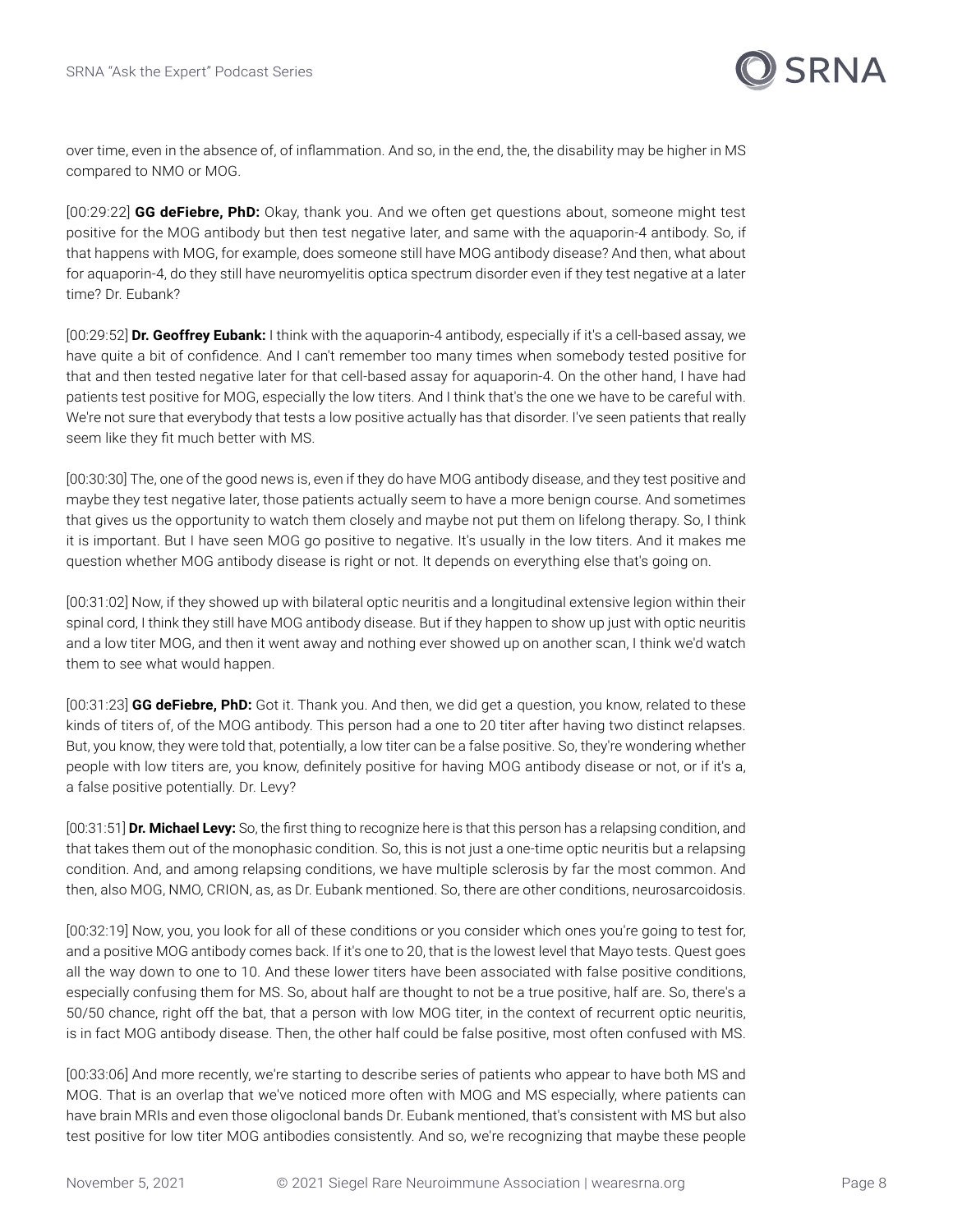

have an overlap condition and might actually have the good clinical outcomes of MOG patients but may also respond to, to treatments that are effective for MS. So, that's something that we need to look deeper into.

[00:33:52] And then, one more thing that I would men-, I would echo is what Dr. Eubank mentioned about people who have a monophasic condition, a single attack, usually optic neuritis, with a low positive MOG titer. If that tends, if that goes away on repeat testing six or 12 months later, there's a good chance that person is going to be monophasic, not relapsing condition. Sometimes, it takes a relapse to convince us that it's a relapsing condition. But many doctors won't start treating a person with MOG antibody to prevent a future relapse if they are not convinced that it is actually a relapsing condition. So, that's something sometimes patients just have to convince us, either with recurring disease or with increasing antibody titers, that it's worth treating for MOG antibody disease.

[00:34:46] **GG deFiebre, PhD:** Okay. And then, so, in terms of MOG titers, are there any kind of recommendations on how often these should be tested? Dr. Eubank?

[00:34:55] **Dr. Geoffrey Eubank:** I think, you know, certainly if somebody has a low titer, I think it's something to be, to be worth repeating down the road. Really, you're trying to get to when you're as certain and comfortable about the diagnosis. And I think, sometimes we just simply are. And, you know, repeat testing for, at least for my practice, I don't do just to do it. And again, with NMO I have a, a bit more confidence. If I have a positive NMO antibody and I have the right clinical syndrome, I may not repeat.

[00:35:27] Now, on the other hand, sometimes the very first time you test for somebody, they can test negative. And so, I do keep in mind that it sometimes bears repeating 6, 12 months down the road to ensure that that is not a false negative. But I think, with MOG, I think it just depends on the clinical situation. If you have somebody that consistently tests low positive and you're not sure, probably depends on what they're doing clinically and what their MRI's doing. So, I could see a situation where you might check it a number of times. But I think the majority of the time, it's repeating it maybe a second time, generally, is all that usually is required.

[00:36:10] **Dr. Michael Levy:** GG, can I add one quick thing about the aquaporin-4 antibody?

[00:36:14] **GG deFiebre, PhD:** Yeah, go ahead.

[00:36:15] **Dr. Michael Levy:** It seems, it seems that the benefit that we see with MOG when the antibody goes away is not something that we see with aquaporin-4. The experience of patients who have, whose antibodies have gone away over time, does not seem to be that beneficial. It's not like you can come off of immunotherapy and the disease has gone away. We do see that with MOG. We don't, we do not seem to see that with the aquaporin-4 NMO.

[00:36:44] **Dr. Geoffrey Eubank:** That's a great point.

[00:36:47] **GG deFiebre, PhD:** Got it. Thank you. And so, and then, someone submitted a question about a paper that they had read where they were talking about agents that selectively eliminated MOG-specific antibodies without affecting the levels of other antibodies in the, in the body. Is this something that is planned for commercialization or for a treatment or something for MOG? Dr. Levy?

[00:37:11] **Dr. Michael Levy:** You know, if, for MOG, I think this is a nice proof of concept that you can remove specific antibodies. In the case of MOG antibody disease, though, those antibodies are probably not the problem. And so, it's not going to help much to, to get rid of them. You still have all of the immune cells that made them, that are involved farther upstream in deciding when and where to attack the nervous system,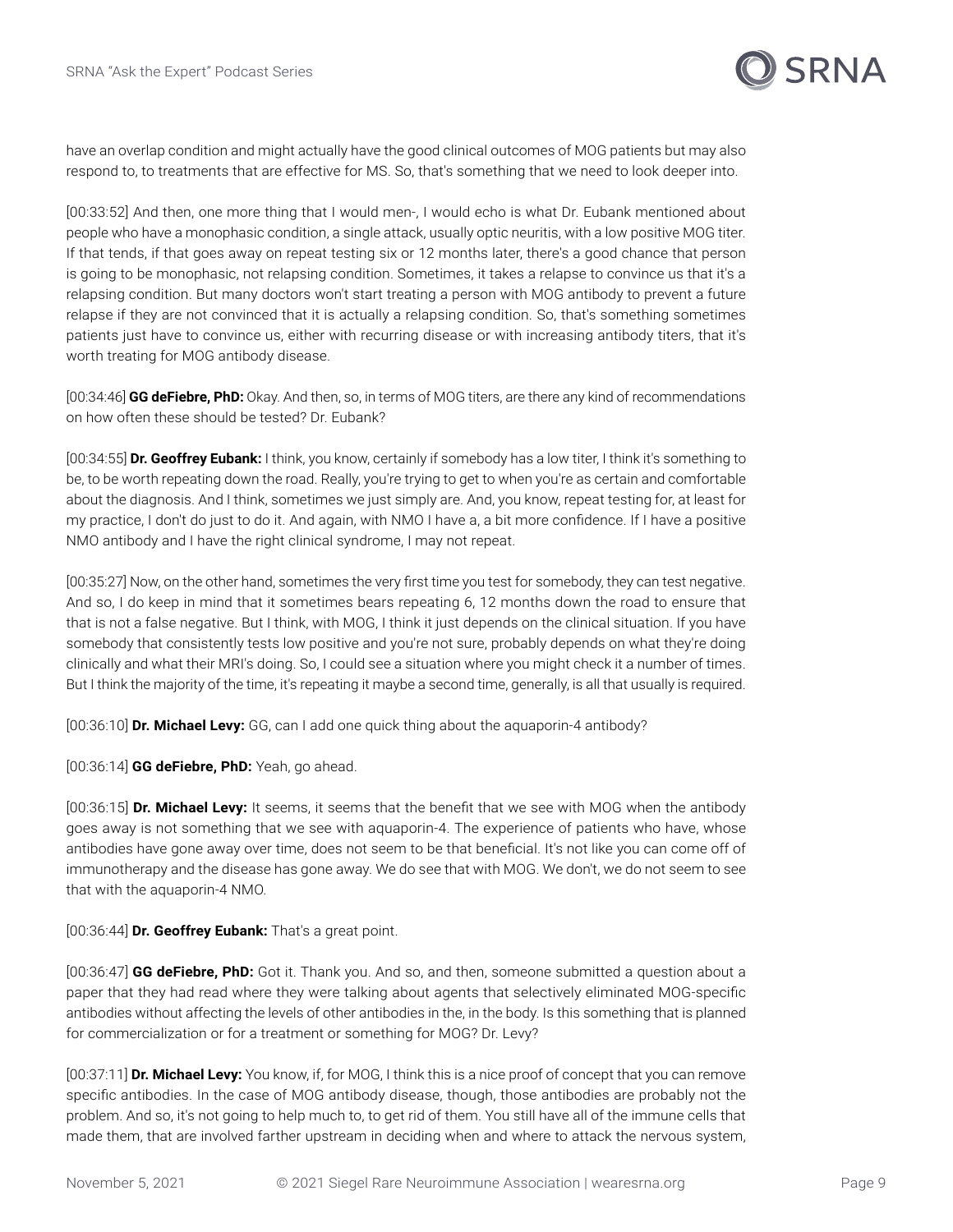

and it may be that the antibody contributes a little bit to that process. But even without the antibodies, the disease can progress. So, in this case, it's not that helpful.

[00:37:51] However, this is something that can be used for other conditions where the antibody is more intimately involved, in, in conditions especially that cause blood clots due to some antibodies, or platelet disorders, or some other autoimmune conditions in which the antibody is much more involved, and if we can get rid of that antibody without getting rid of the other ones, that would be very useful.

[00:38:20] **GG deFiebre, PhD:** Got it. Thank you.

[00:38:21] **Dr. Michael Levy:** Same with aquaporin-4 antibodies. Getting rid of them would not do the job.

[00:38:26] **GG deFiebre, PhD:** Okay. Okay. And then, so we got a question from someone who is diagnosed with MOG in February of this year, but they currently have tested negative for the antibody, and they don't have any additional lesions but have experienced, you know, an increase in numbness.

[00:38:42] Is this, you know, something that is, sometimes happens as a result of MOG? You know, is this potentially an... People talk about having a relapse versus a pseudo-relapse or kind of a worsening of symptoms without new lesions. Would you mind just speaking a bit about that, Dr. Eubank?

[00:38:59] **Dr. Geoffrey Eubank:** It's always difficult for somebody's specific situation. Most of the time, when we're dealing with NMO and MOG, we tend to get specific attacks rather than slowly developing symptoms. I suppose anything's possible. But usually, we get something more suddenly. So, that's, that's what we're looking for to change our opinion. I guess you'd have to keep an open mind. It would depend, in part, upon what their examination looked like. If I'm seeing changes on their exam, whether they're having new weakness or reflex abnormalities, or if we did additional imaging and everything looked good, I think you'd have to kind of keep an open mind and make sure you're not missing something else, a vitamin deficiency, or, or some other process like that. But I think if their exam and their MRIs were stable, it's one of those situations where you're uncomfortably just watching to see what happens next.

[00:39:57] **GG deFiebre, PhD:** Thank you. And then, we did get a question from someone who says that they have great neurologists in the clinic setting. So, I guess the, likely the neurologist that they see kind of to manage their care. But they'd like to know how to handle neurologists who haven't heard of MOG or downplays presenting symptoms when active lesions don't show up. So, for example, in an ER, if they're going there, are there any kind of suggestions on how to chat with someone who might not know as much about MOG as, as, both of you do? Dr. Levy?

[00:40:29] **Dr. Michael Levy:** Well, I think that listening to podcasts is good for your own education. I think neurologists are busy these days. It's hard to get them to pay attention to your condition. Maybe it, another way to do this would be to establish care with an expert neurologist somewhere else, not on a regular basis, to maintain your relationship with your local neurologist who's going to be there for you in case anything goes wrong. But for specific issues that are, that, where you're lacking expertise in your area, it might be worth getting that second opinion from, from the larger academic center nearby that... And then, those two doctors may be able to communicate. That may be one way around it that I can think of.

[00:41:19] **GG deFiebre, PhD:** Great, thank you. And so, another question that we got was that someone's daughter was MOG positive, had one attack in February of this year, so at this point monophasic. You know, are there things that, you know, things that are looked for to see if it might be potentially recurring, or is it just kind of a, a wait and see? Dr. Eubank?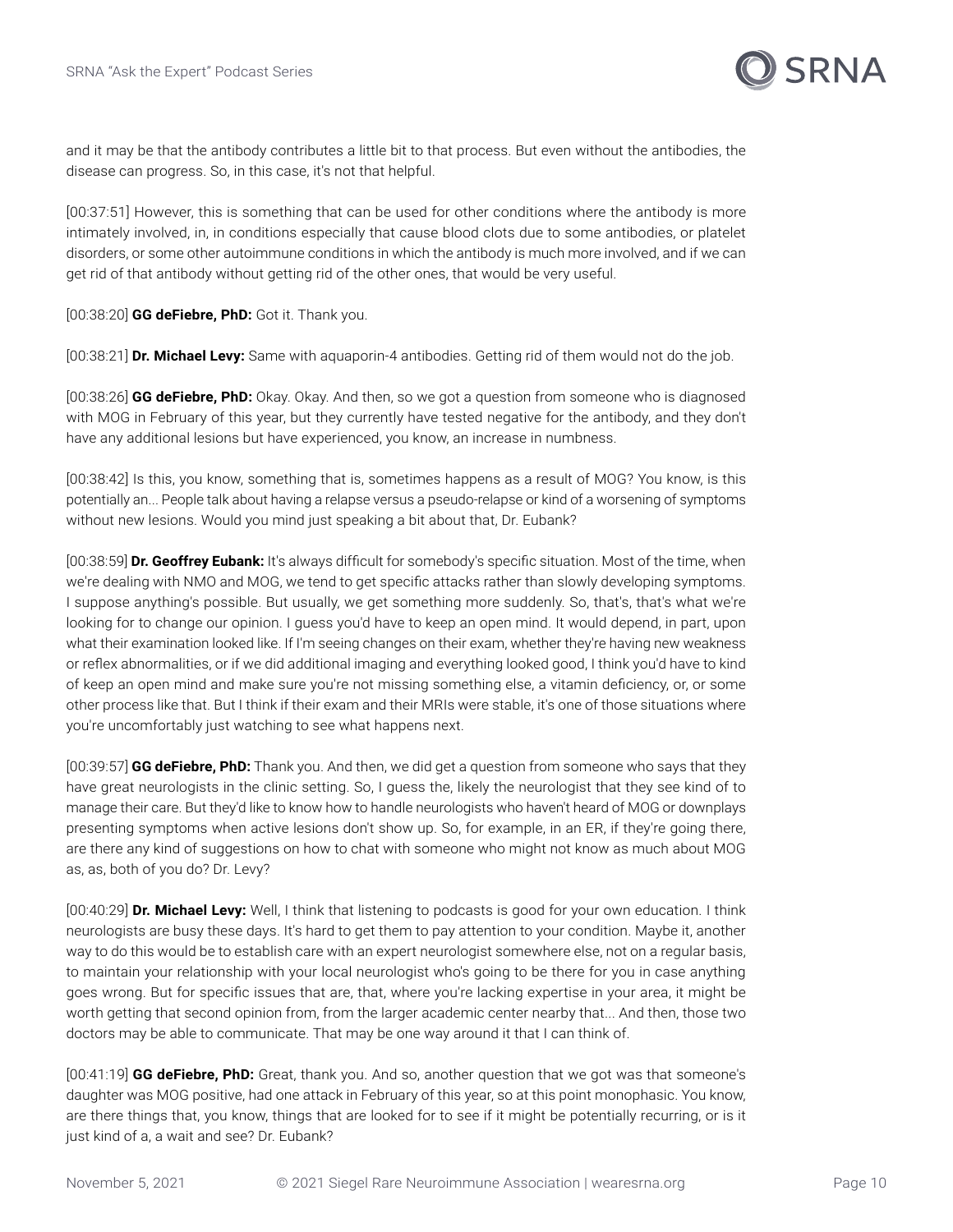

[00:41:46] **Dr. Geoffrey Eubank:** I think it's a bit of a wait and see. As we already alluded to before, those low positive titers seem to be something that would be in our favor for a possible monophasic course. But I still think, regardless of the titer, for something like MOG, I think, you know, waiting to see what the next step is, you know, it's always uncomfortable to wait for the next step. But what we really want is to wait uncomfortably for a really long time. That would be the, the ideal situation, and that's kind of how we try to explain it. It's like, we don't know what's going to happen. And I think with, with this condition, it, it's, it bears waiting out to make sure a second thing comes, because we don't want to put people on long-term therapy when we know some of those patients simply won't need that.

[00:42:34] **GG deFiebre, PhD:** Great, thank you. And then, Dr. Levy, I know you've done some research on familial transverse myelitis. We got a question from someone, someone who their daughter was diagnosed with MOG and had optic neuritis three times. Do they need to test other children or parents for, for MOG as well?

[00:42:55] **Dr. Michael Levy:** MOG, it does not appear to run in families. The very first family with two or more affected, with two affected people, is being published as we speak. It's a family out of Australia. But beyond that, it does not seem to run in families. And also, MOG patients don't tend to have a lot of autoimmune disease in the family, and that's compared to neuromyelitis optica. You ask them, is there any autoimmunity in the family? "Oh, my mother has lupus, and my sister has Sjogren's, and you know, I also have some psoriasis." You don't hear that with MOG. It does not seem to be a typical kind of autoimmune predisposition. We don't really know why it happens.

[00:43:43] But interestingly, it, in, in different animal models, you can break immunity to MOG. And what that looks like in those models, including the rats that we're doing stem cell treatments on, is exactly the same as humans. It's an inflammatory attack of the optic nerves and spinal cord, and sometimes the brain. And it can happen in monkeys and dogs, and in cats, and rats, and mice. And it's all against MOG. And so, it's, and it really doesn't depend on the genetic background. There are, the genetic background makes it, can tweak the phenotype, what it looks like. But the susceptibility of the MOG seems to be universal. So, we need to understand why that happens, and maybe we'll understand why it happens in people as well.

[00:44:34] **GG deFiebre, PhD:** Great, thank you. And then, why are... So, Dr. Eubank, you talked about oligoclonal bands that might be present in someone through the spinal fluid. Why are they more likely to be positive in MS compared to the other two conditions we've been talking about?

[00:44:51] **Dr. Geoffrey Eubank:** That's actually a, a very good question. So good that I'm actually going to lean on Dr. Levy's expertise, if he happens to have that answer. Because I don't have a great answer.

[00:45:00] **Dr. Michael Levy:** I have a theory.

[00:45:02] **Dr. Geoffrey Eubank:** Okay. [laughs].

[00:45:03] **Dr. Michael Levy:** So, you know, I think MS is a condition that, it probably lives in the central nervous system and leaks these findings, these markers, into the central, into the spinal fluid, whereas NMO and MOG probably live in the peripheral circulation, in the blood, in the lymph nodes, in the spleen. And then, MOG and NMO will periodically attack the nervous system. Whereas, with MS, while there are attacks that occur periodically, there's also that smoldering inflammation that leads to progressive disease. And that may be because MS is just constantly there, constantly causing inflammation in the central nervous system.

[00:45:51] **GG deFiebre, PhD:** Great, thank you. And so, we've talked a lot about how important it is to get to the correct diagnosis, you know, partially because treatments used for one condition might not work